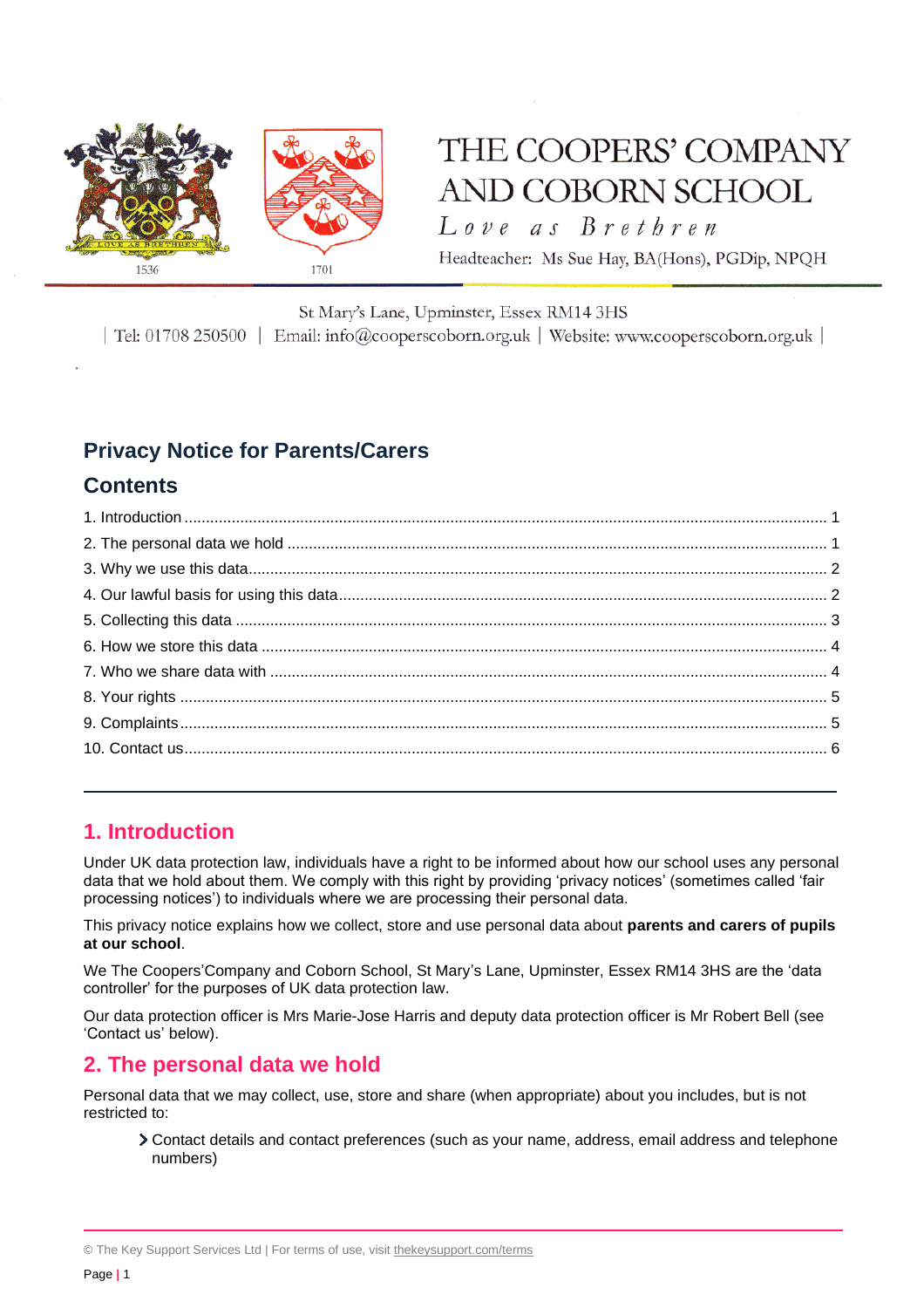- > Bank details
- Details of your family circumstances
- Details of any safeguarding information including court orders or professional involvement
- Records of your correspondence and contact with us
- Details of any complaints you have made

We may also collect, use, store and share (when appropriate) information about you that falls into "special categories" of more sensitive personal data. This includes, but is not restricted to, information about:

- Any health conditions you have that we need to be aware of
- Photographs and CCTV images captured in school

We may also hold data about you that we have received from other organisations, including other schools and social services.

## <span id="page-1-0"></span>**3. Why we use this data**

We use the data listed above to:

- a) Report to you on your child's attainment and progress
- b) Keep you informed about the running of the school (such as emergency closures) and events
- c) Process payments for school services and clubs
- d) Provide appropriate pastoral care
- e) Protect pupil welfare
- f) Administer admissions waiting lists
- g) Assess the quality of our services
- h) Carry out research
- i) Comply with our legal and statutory obligations

#### **3.1 Use of your personal data for marketing purposes**

Where you have given us consent to do so, we may send you marketing information by email or text promoting school events, campaigns, charitable causes or services that may be of interest to you.

You can withdraw consent or 'opt out' of receiving these emails and/or texts at any time by clicking on the 'Unsubscribe' link at the bottom of any such communication, or by contacting us (see 'Contact us' below).

#### **3.2 Use of your personal data in automated decision making and profiling**

(That is making decisions solely by automated means without any human involvement or evaluating certain things about an individual through those means).

We do not currently process any personal data through automated decision making or profiling. If this changes in the future, we will amend any relevant privacy notices in order to explain the processing to you, including your right to object to it.

### <span id="page-1-1"></span>**4. Our lawful basis for using this data**

Our lawful bases for processing your personal data for the purposes listed in section 3 above are as follows:

- We need to process data to fulfil our statutory function as a school as set out here:
- We need to process data to meet our responsibilities under law as set out here: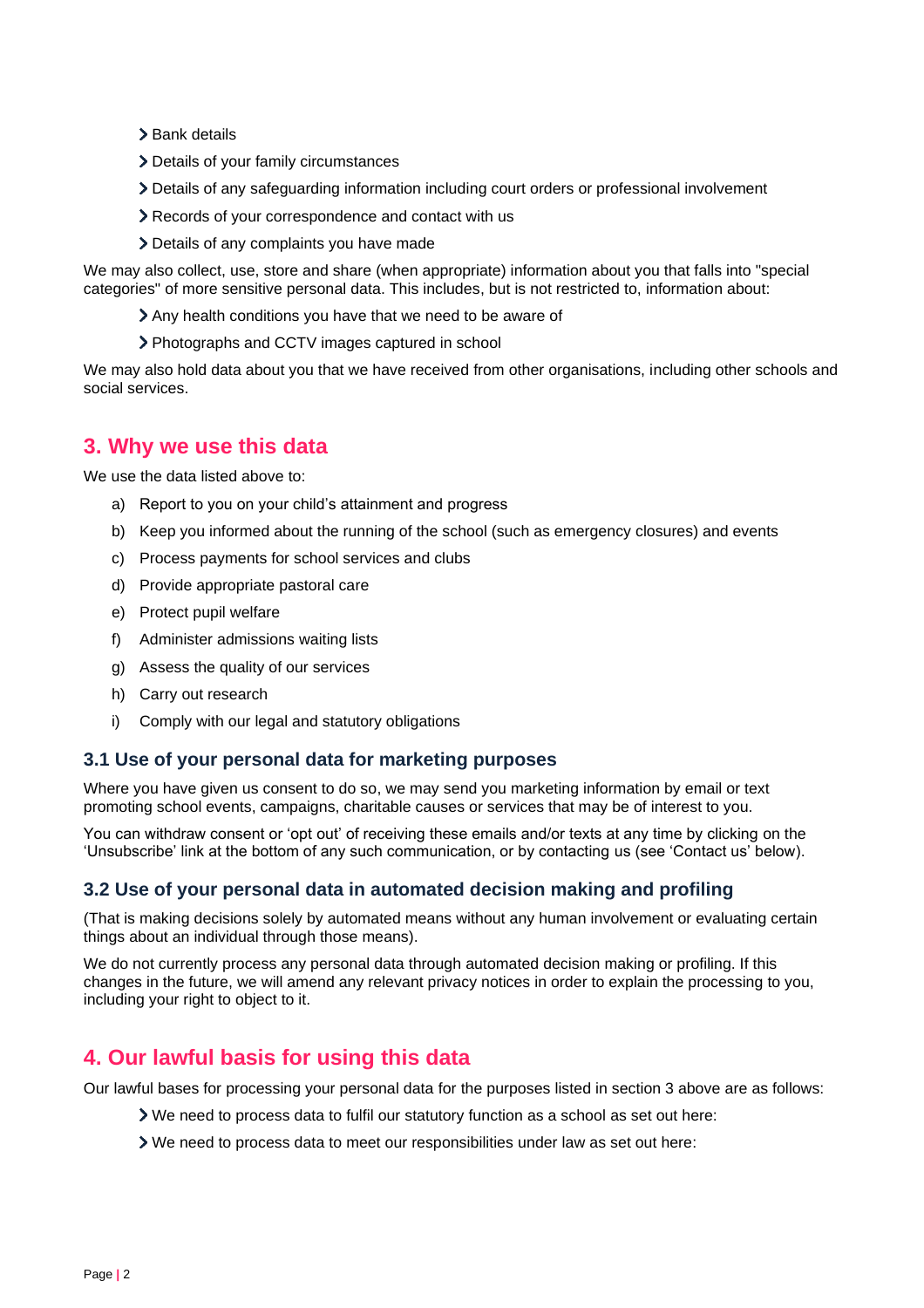- We will obtain consent from you to use your personal data.
- We will use this personal data in a life-or-death situation.
- We need to process personal data to fulfil a contract with you or to help you enter into a contract with us.
- Where there's a minimal privacy impact and we have a compelling reason.

Where you have provided us with consent to use your data, you may withdraw this consent at any time. We will make this clear when requesting your consent, and explain how you would go about withdrawing consent if you wish to do so.

#### **4.1 Our basis for using special category data**

For 'special category' data, we only collect and use it when we have both a lawful basis, as set out above, and one of the following conditions for processing as set out in UK data protection law:

- We have obtained your explicit consent to use your personal data in a certain way
- We need to perform or exercise an obligation or right in relation to employment, social security or social protection law
- We need to protect an individual's vital interests (i.e. protect your life or someone else's life), in situations where you're physically or legally incapable of giving consent
- The data concerned has already been made manifestly public by you
- We need to process it for the establishment, exercise or defence of legal claims
- We need to process it for reasons of substantial public interest as defined in legislation
- We need to process it for health or social care purposes, and the processing is done by, or under the direction of, a health or social work professional or by any other person obliged to confidentiality under law
- We need to process it for public health reasons, and the processing is done by, or under the direction of, a health professional or by any other person obliged to confidentiality under law
- We need to process it for archiving purposes, scientific or historical research purposes, or for statistical purposes, and the processing is in the public interest

For criminal offence data, we will only collect and use it when we have both a lawful basis, as set out above, and a condition for processing as set out in UK data protection law. Conditions include:

- We have obtained your consent to use it in a specific way
- We need to protect an individual's vital interests (i.e. protect your life or someone else's life), in situations where you're physically or legally incapable of giving consent
- The data concerned has already been made manifestly public by you
- We need to process it for, or in connection with, legal proceedings, to obtain legal advice, or for the establishment, exercise or defence of legal rights
- We need to process it for reasons of substantial public interest as defined in legislation

## <span id="page-2-0"></span>**5. Collecting this data**

While the majority of information we collect about you is mandatory, there is some information that can be provided voluntarily.

Whenever we seek to collect information from you, we make it clear whether you must provide this information (and if so, what the possible consequences are of not complying), or whether you have a choice.

Most of the data we hold about you will come from you, but we may also hold data about you from:

Local authorities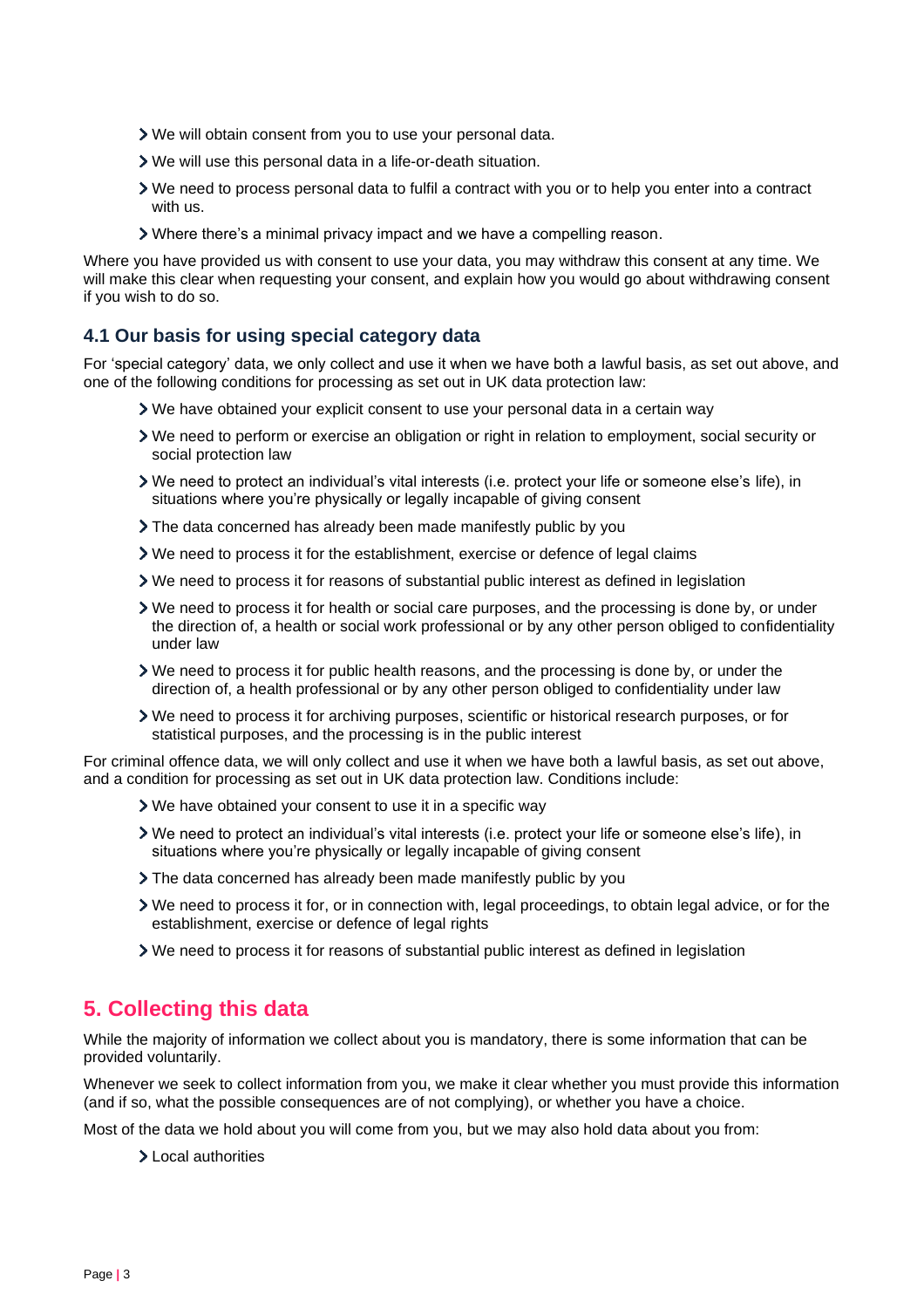- Government departments or agencies
- Your children
- > Police forces, courts, tribunals

## <span id="page-3-0"></span>**6. How we store this data**

We keep personal information about you while your child is attending our school. We may also keep it beyond their attendance at our school if this is necessary. Our record retention schedule sets out how long we keep information about parents and carers.

Our Record Retention Schedule can be obtained from Mrs L Evans in the School Office.

We have put in place appropriate security measures to prevent your personal information being accidentally lost, used or accessed in an unauthorised way, altered or disclosed.

We will dispose of your personal data securely when we no longer need it.

## <span id="page-3-1"></span>**7. Who we share data with**

We do not share information about you with any third party without consent unless the law and our policies allow us to do so.

Where it is legally required, or necessary (and it complies with UK data protection law), we may share personal information about you with:

- **>** Our local authority Havering– to meet our legal obligations to share certain information with it, such as safeguarding concerns and information about exclusions.
- Government departments or agencies.
- > Our regulator OFSTED.
- > Suppliers and service providers:
- Financial organisations
- Our auditors
- > Survey and research organisations
- > Health authorities
- > Security organisations
- > Health and social welfare organisations
- Professional advisers and consultants
- Charities and voluntary organisations
- > Police forces, courts, tribunals

#### **7.1 Transferring data internationally**

We may share personal information about you with the following international third parties, where different data protection legislation applies:

Where we transfer your personal data to a third-party country or territory, we will do so in accordance with UK data protection law.

In cases where we have to set up safeguarding arrangements to complete this transfer, you can get a copy of these arrangements by contacting us.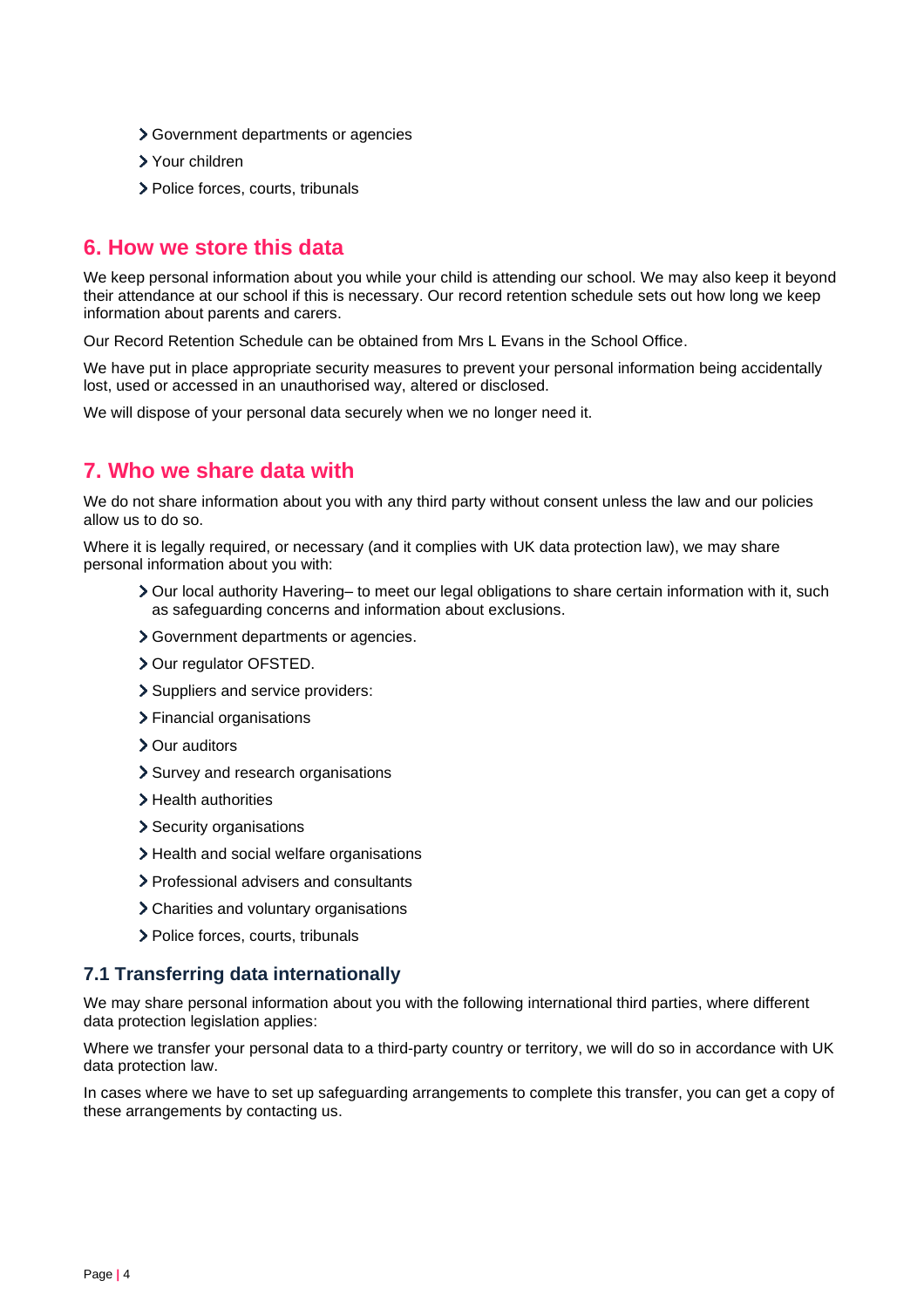## <span id="page-4-0"></span>**8. Your rights**

#### **8.1 How to access personal information that we hold about you**

You have a right to make a 'subject access request' to gain access to personal information that we hold about you.

If you make a subject access request, and if we do hold information about you, we will (subject to any exemptions that may apply):

- Give you a description of it
- Tell you why we are holding and processing it, and how long we will keep it for
- Explain where we got it from, if not from you
- > Tell you who it has been, or will be, shared with
- Let you know whether any automated decision-making is being applied to the data, and any consequences of this
- Give you a copy of the information in an intelligible form

You may also have the right for your personal information to be transmitted electronically to another organisation in certain circumstances.

If you would like to make a request, please contact us (see 'Contact us' below).

#### **8.2 Your other rights regarding your data**

Under UK data protection law, you have certain rights regarding how your personal data is used and kept safe. For example, you have the right to:

- Object to our use of your personal data
- Prevent your data being used to send direct marketing
- Object to and challenge the use of your personal data for decisions being taken by automated means (by a computer or machine, rather than by a person)
- In certain circumstances, have inaccurate personal data corrected
- In certain circumstances, have the personal data we hold about you deleted or destroyed, or restrict its processing
- Withdraw your consent, where you previously provided it for the collection, processing and transfer of your personal data for a specific purpose
- In certain circumstances, be notified of a data breach
- Make a complaint to the Information Commissioner's Office
- Claim compensation for damages caused by a breach of the data protection regulations

To exercise any of these rights, please contact us (see 'Contact us' below).

## <span id="page-4-1"></span>**9. Complaints**

We take any complaints about our collection and use of personal information very seriously.

If you think that our collection or use of personal information is unfair, misleading or inappropriate, or have any other concern about our data processing, please raise this with us in the first instance.

Alternatively, you can make a complaint to the Information Commissioner's Office:

- Report a concern online at<https://ico.org.uk/make-a-complaint/>
- Call 0303 123 1113